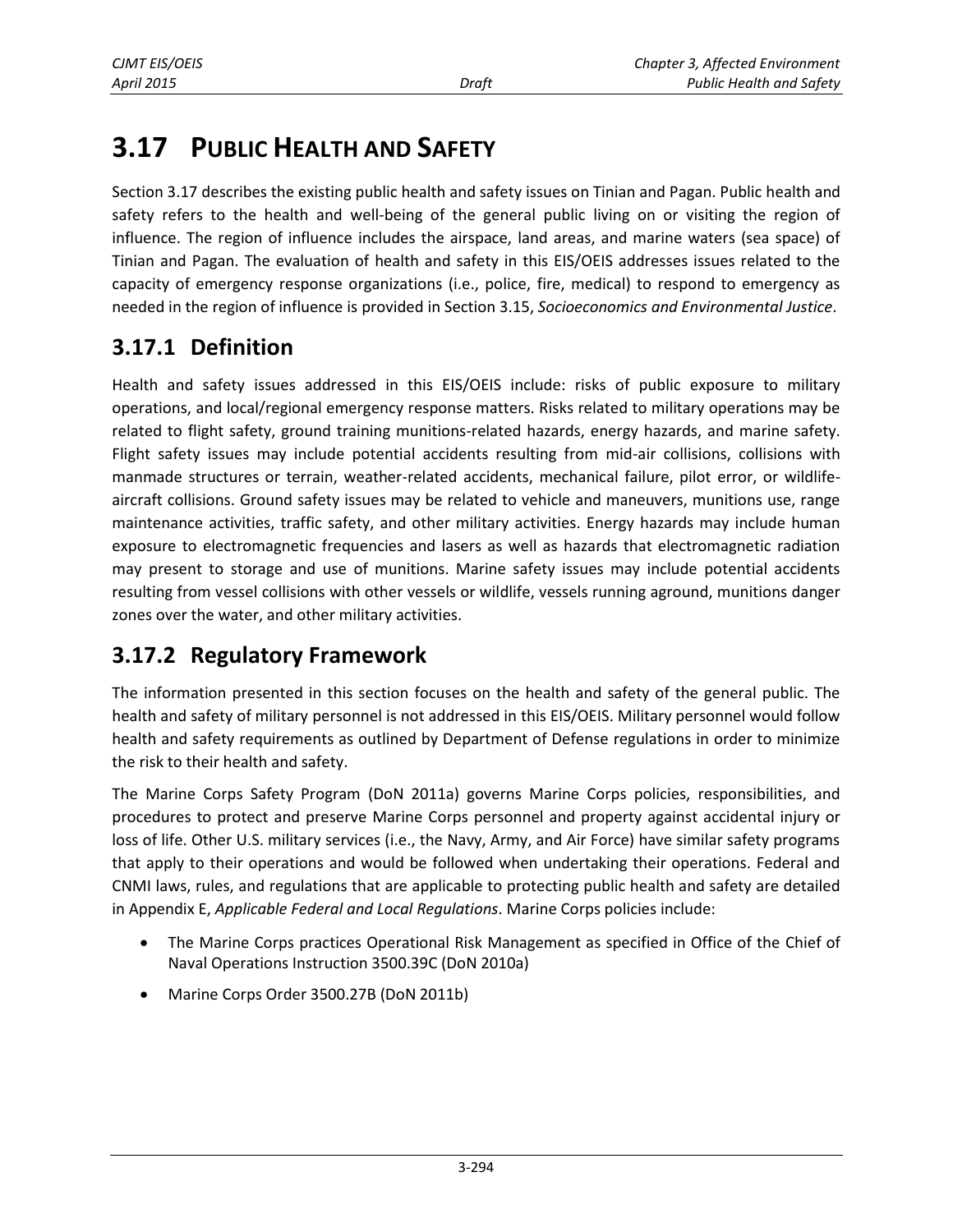Safety risks to construction personnel are addressed under 29 CFR 1910 et seq., *Occupational Health and Safety Standards*. Due to adherence to these regulations, health and safety of construction personnel is not addressed further in this EIS/OEIS.

### **3.17.3 Methodology**

Existing procedures for ensuring public health and safety associated with military training activities were derived from U.S. military standard operating procedures related to the use of specific training areas, ranges, and facilities within the region (Guam and the CNMI). These standard operating procedures are applicable to military units of all Services (personal communication with Mark Cruz, Joint Region Marianas). Historical ordnance assessments conducted provide a general assessment for the probability of encountering unexploded ordnance and historically discarded munitions on Tinian and Pagan (DoN 2010b, 2013a).

# **3.17.4 Tinian**

As summarized in Chapter 1, *Introduction*, Section 1.4, since 1983, the U.S. government has leased approximately two-thirds of the island (i.e., the Military Lease Area) [\(Figure 3.17-1\)](#page-2-0). There are no homes within the Military Lease Area. The Military Lease Area is unfenced except for a formerly used unexploded ordnance area known as the Tinian Mortar Range (described in [Section 3.17.4.2.3,](#page-6-0) *Unexploded Ordnance and Historically Discarded Military Munitions*), fences associated with cattle ranging operations, and perimeter fencing around the International Broadcasting Bureau.

# **3.17.4.1 Aircraft Operations**

Civilian and military airspace and air transportation facilities are described in Section 3.6, *Airspace*, and 3.13, *Transportation*, respectively.

### **3.17.4.1.1 Civilian Activities**

There are no control towers for aircraft on Tinian. Coordination of flight and ground taxi is accomplished through the Saipan control tower and via a common traffic advisory frequency. Aircrews use the common frequency to deconflict their arrivals and departures, providing location and intent to other aircraft in the vicinity. This procedure is applicable to both civilian and military air traffic. Airport lighting and aircraft rescue and firefighting capabilities are available at Tinian International Airport during field operating hours. Aircraft refueling services are not normally available at Tinian International Airport (Federal Aviation Administration 2014).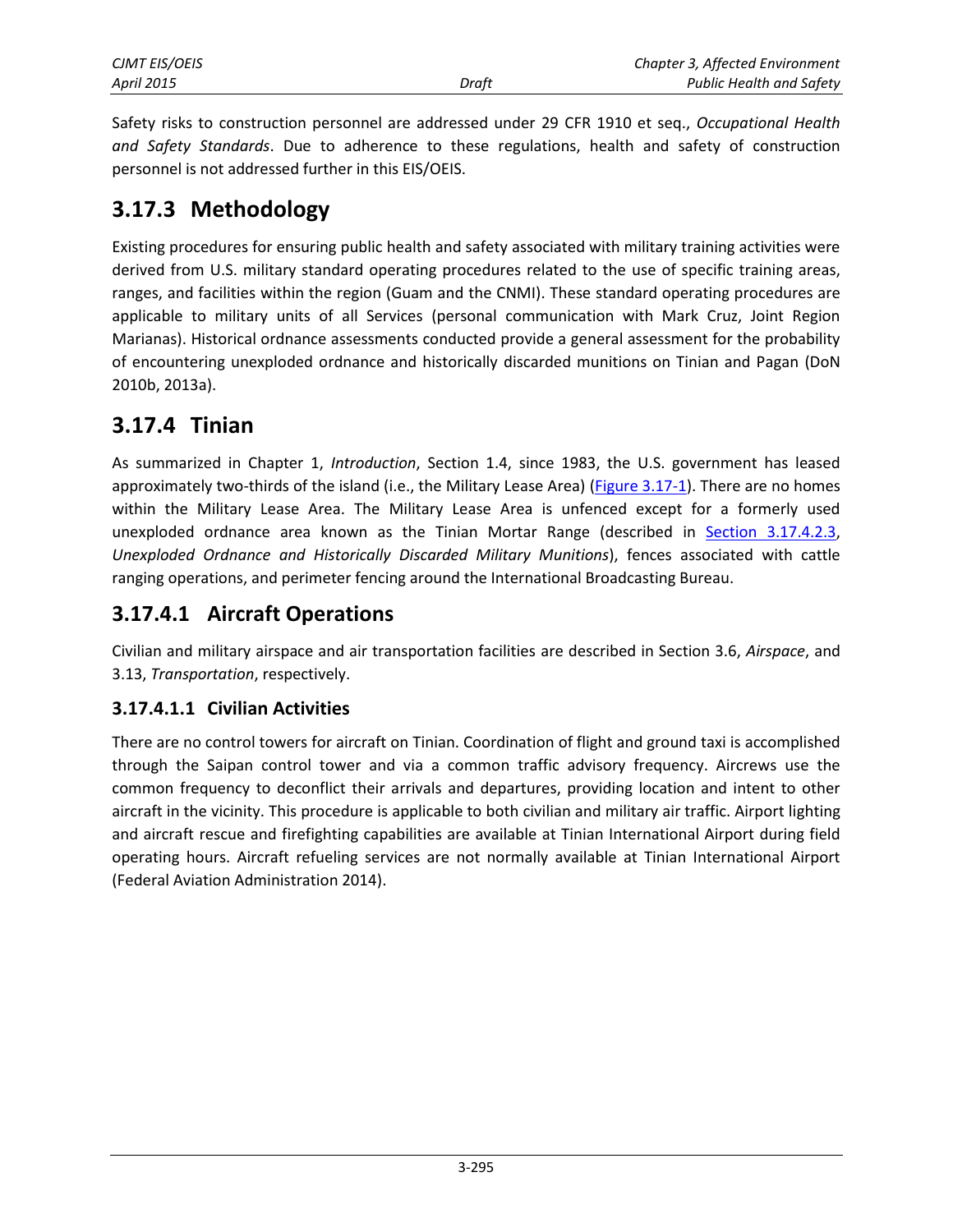<span id="page-2-0"></span>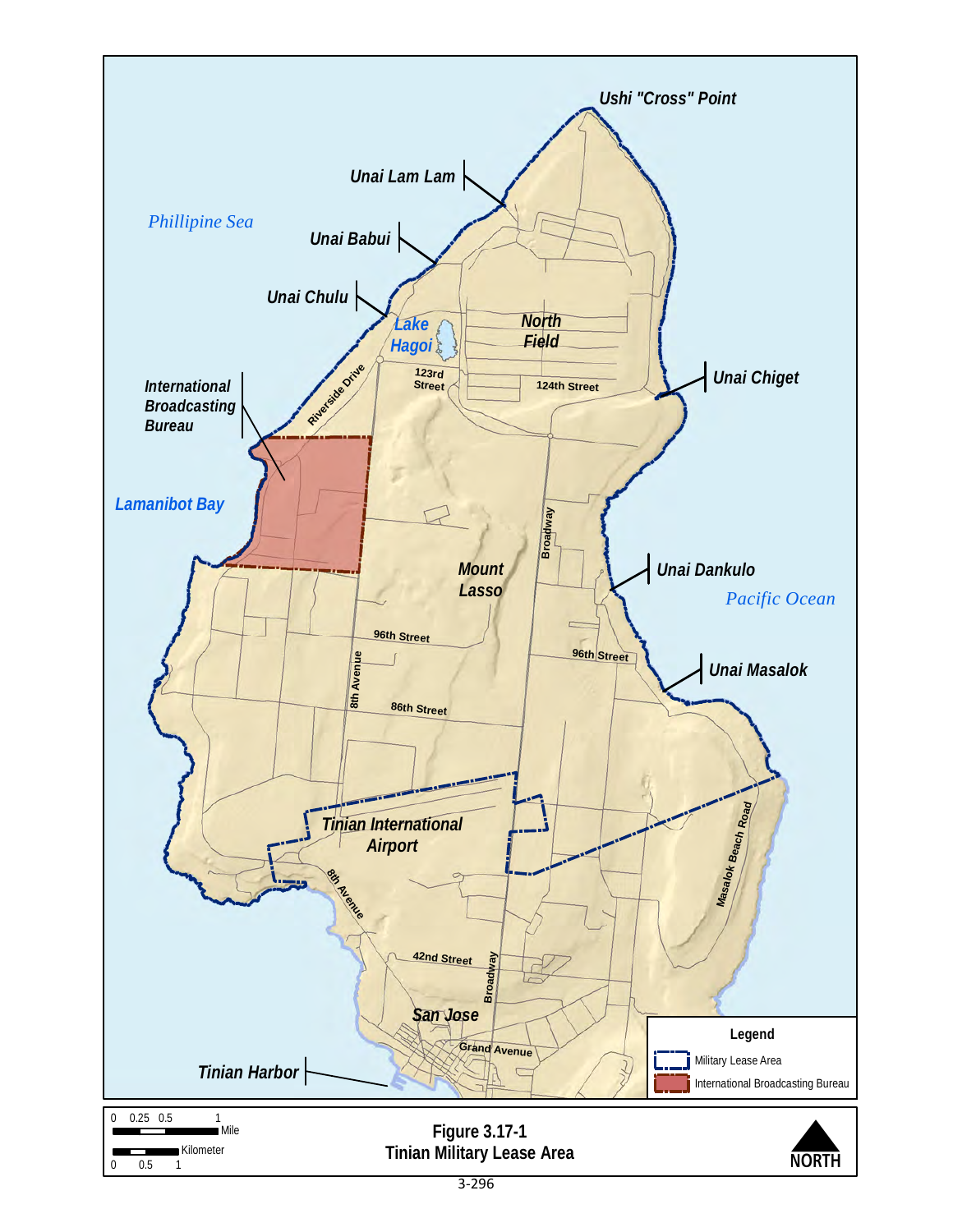| <b>CJMT EIS/OEIS</b> |       | Chapter 3, Affected Environment |
|----------------------|-------|---------------------------------|
| April 2015           | Draft | <b>Public Health and Safety</b> |

Tinian International Airport has two Runway Protection Zones, one at either end of the runway, which are to be kept clear of all above-ground objects and all facilities supporting incompatible activities. Runway Protection Zones are established to enhance the protection of people and property on the ground under the flight approach zones. This is best achieved through airport owner control over Runway Protection Zones. Control is preferably exercised through the acquisition of sufficient property interest in the Runway Protection Zones and includes clearing Runway Protection Zones areas (and maintaining them clear) of incompatible objects and activities. The Tinian Runway Protection Zones are trapezoidal in shape and centered about the extended runway centerline, at both ends. At 2,700 feet (820 meters) from the runway edge, the Runway Protection Zones width is 1,750 feet (530 meters), and then narrows toward the runway edge (Federal Aviation Administration 1999, 2012).

#### **3.17.4.1.2 Military Activities**

Military aircrews currently use both the Tinian International Airport and Tinian's North Field for training. Recent exercises have centered on fixed-wing aircraft arrested landings and refueling at the Tinian International Airport and expeditionary landing and take-off operations by cargo aircraft at North Field. Other military activities include humanitarian assistance/disaster relief practice, off-loading of cargo, and helicopter night vison landings using North Field as a landing zone. Aircraft-delivery of munitions does not occur.

At its aviation facilities, the Department of Defense normally establishes Accident Potential Zones, which depict areas with a significant or measurable potential (not the probability) for accidents. Tinian International Airport does not have any associated Accident Potential Zone.

Military air operations within the local Tinian airspace are conducted under Federal Aviation Administration visual flight rules, which specify certain flight altitudes based on direction of flight. Military and civilian activities are deconflicted based primarily on a see-and-avoid concept, and the use of a common frequency for local situational awareness. Air traffic control personnel at the Saipan tower provide additional information as requested. The U.S. military standard operating procedures specify aircraft training flight restrictions over certain areas within the Military Lease Area associated with bird habitat. There is currently no Special Use Airspace for Tinian.

#### **3.17.4.1.3 Aircraft-related Accidents**

The Federal Aviation Administration has recorded three safety-related incidents at Tinian International Airport over the past 10 years (Federal Aviation Administration n.d.-a). All involved small, single engine air taxi/commuter aircraft and were related to taxi or take-off from the airport. In July 2004, an aircraft experienced a landing gear bolt failure on landing, with minor aircraft damage. The flight incident report indicates no personal injury. In May 2012, an aircraft lost power on initial take-off and sustained minor damage. The flight incident report indicates no personal injury. Personal accounts from passengers on this flight indicate they sustained various injuries (De Guzman 2012). In October 2013, an aircraft sustained substantial damage when it struck a raised concrete berm after failing to maintain its position on the taxiway. The flight incident report indicates no personal injury.

Recent aircraft incidents occurring on Tinian (but not at Tinian International Airport) include a fatal crash near Mount Lasso on the northern portion of Tinian, at night. In October 2013, an air taxi aircraft that had departed from Tinian International Airport en route to Saipan International Airport crashed, there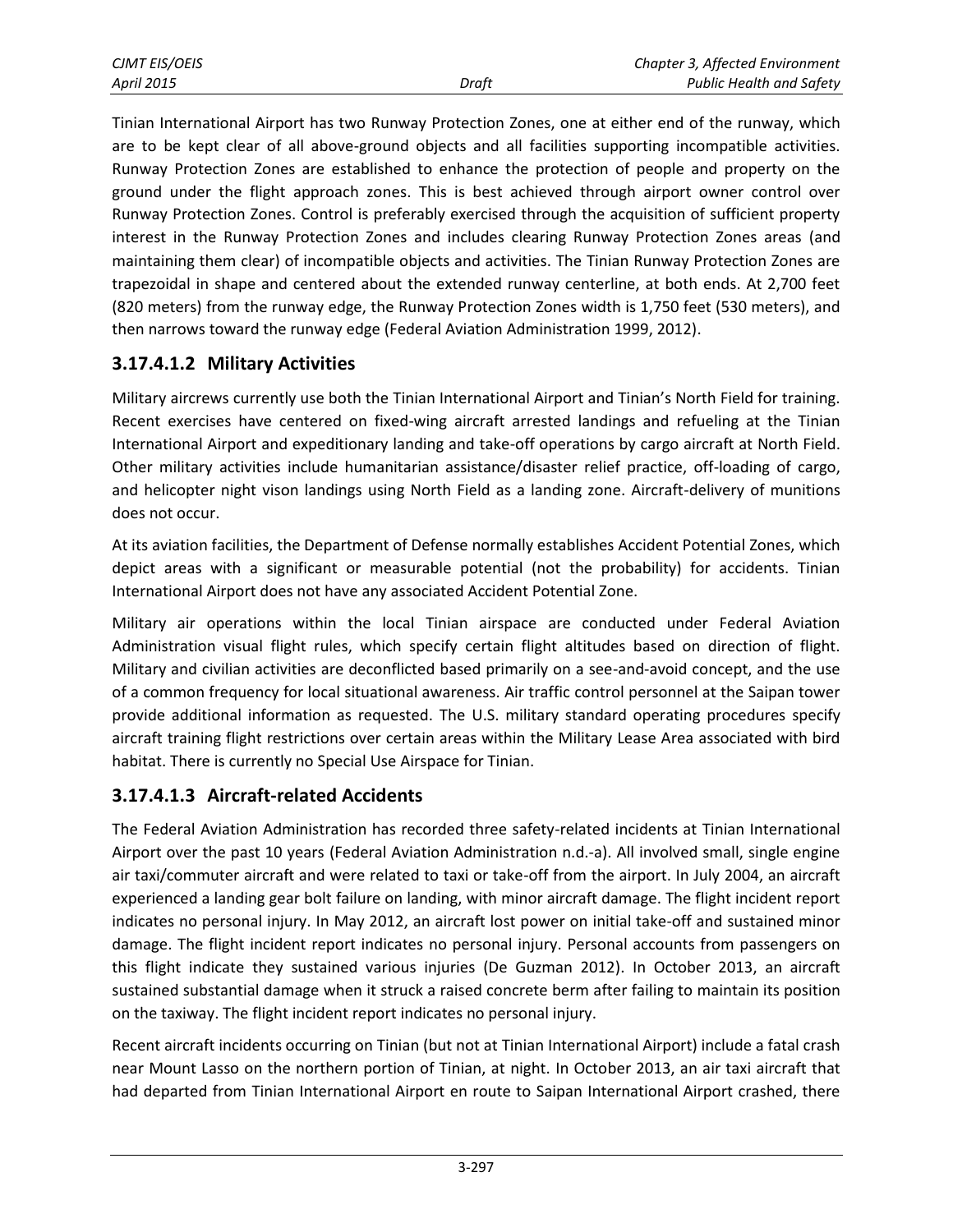| CJMT EIS/OEIS     |       | Chapter 3, Affected Environment |
|-------------------|-------|---------------------------------|
| <b>April 2015</b> | Draft | <b>Public Health and Safety</b> |

were three survivors and four fatalities (Guerrero 2013). In November 2012, an air taxi aircraft departing Saipan International Airport bound for Tinian International Airport was substantially damaged when it crashed at the Saipan Airport. There was one fatality, five individuals seriously injured, and one sustaining minor injury (National Transportation Safety Board 2012; Flight Safety Foundation 2012).

There have been two reported bird strike incidents, occurring during take-off and climb-out from Tinian International Airport. Both were air taxi aircraft and neither sustained serious damage (Federal Aviation Administration n.d.-b). A Wildlife Hazard Assessment was completed for Tinian International Airport (U.S. Department of Agriculture 2008) that recommended a Wildlife Hazard Management Plan be developed. A Bird Aircraft Strike Hazard Plan, implemented on Department of Defense installations used to help prevent or reduce bird strikes by aircraft) does not exist for Tinian International Airport.

# **3.17.4.2 Ground Operations**

### **3.17.4.2.1 Civilian Activities**

As described in Section 3.15, *Socioeconomics and Environmental Justice*, the Tinian Department of Public Safety indicated that, as of February 2014, they were staffed by 17 police officers (a ratio of 6 officers for every 1,000 residents) and 11 firefighters (a ratio of 3.8 firefighters per 1,000 residents) (CNMI Department of Public Safety 2013a). The condition of the Department of Public Safety's building was noted as fair and able to accommodate current personnel and operations (DoN 2014). In 2013, 86 criminal offenses were recorded in San Jose; there were 30 thefts or burglaries, 15 incidences of disturbing the peace, and 15 assaults (CNMI Department of Public Safety 2013b). Descriptions of the police divisions, fire divisions, and health services are presented in Section 3.15, *Socioeconomics and Environmental Justice*.

As described in Section 3.13, *Transportation,* ground transportation facilities on Tinian include the existing road network (primarily developed in 1944 to accommodate the U.S. military), with limited designated bicycle paths, and isolated sidewalks along roads within San Jose. Many of the existing roads throughout Tinian are in poor condition.

The Commonwealth Department of Public Safety, Highways Safety Office develops, coordinates, and promotes safety programs and provides policy and public awareness on highway safety. Highway safety, in general terms, includes the following initiatives: reduction of traffic crashes, impaired driving trafficrelated injuries and fatalities, and property damages as a result of a traffic collision; and improving pedestrian and motorcycle safety, community outreach, occupant protection, child restraint, and emergency medical services. Under CNMI Public Law 3-61, §1 (§ 101), the Department of Public Safety, Police Traffic Services is the enforcement authority of all laws relating to traffic matters on the islands of Saipan, Tinian, and Rota.

The Department of Public Services division on Tinian is required to submit a monthly traffic report. The report includes motor vehicle crashes, seat-belt usage, impaired driving, speeding, pedestrian, and traffic fatalities/injuries, and other data related to traffic safety. One of the five fatal collisions reported within the CNMI in 2010 occurred on Tinian. No other fatal collisions occurred on Tinian during the 5 year period from 2008 through 2012. Of the 7,332 collisions that occurred during the 5-year period, 94% resulted in property damage, 5% resulted in injury, and 1% resulted in fatality. Alcohol was a factor in 63% of the 27 fatal collisions. None of the collisions reported during the 5-year period resulted in a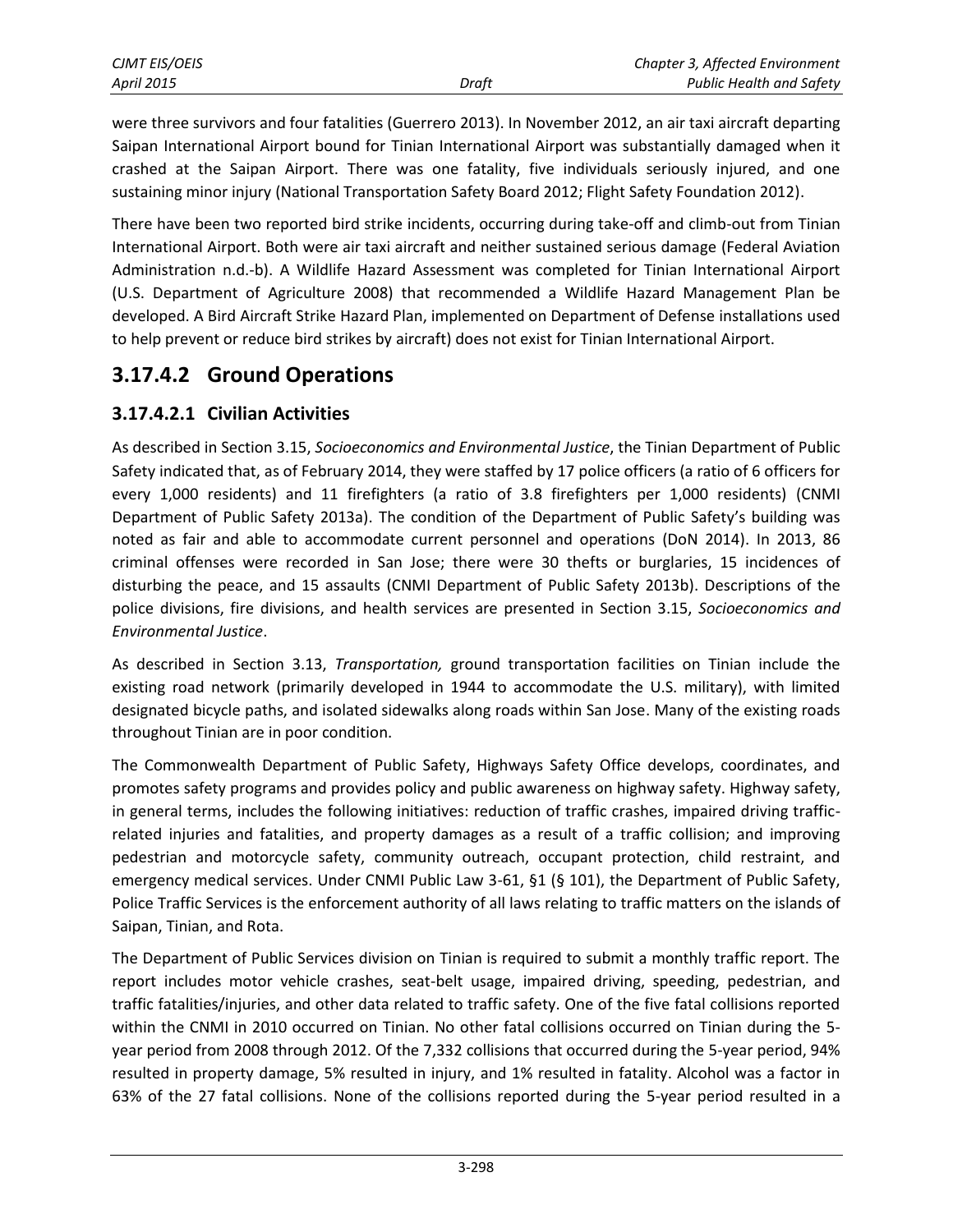bicyclist or motorcyclist death. The 5 year (2008-2012) collision summary for the CNMI is summarized in [Table 3.17-1.](#page-5-0)

| <b>Data Element</b>          | 2008  | 2009  | 2010  | 2011 | 2012  | 5-Year<br><b>Average</b> |
|------------------------------|-------|-------|-------|------|-------|--------------------------|
| <b>Total Collisions</b>      | 1,630 | 1,868 | 1,212 | 906  | 1,717 | 1,466                    |
| <b>Property Damage</b>       | 1,569 | 1,694 | 1,207 | 853  | 1,599 | 1,384                    |
| <b>Injury Collisions</b>     | 52    | 167   |       | 51   | 114   |                          |
| <b>Fatal Collisions</b>      |       |       |       |      |       |                          |
| Pedestrian Fatalities        |       |       |       |      |       |                          |
| <b>Bicycle Fatalities</b>    |       |       |       |      |       |                          |
| <b>Motorcycle Fatalities</b> |       |       |       |      |       |                          |

<span id="page-5-0"></span>**Table 3.17-1. CNMI Five Year (2008-2012) Collision Summary**

*Legend:* Total Collisions includes Property Damage Only, Injury Collisions, and Fatal Collisions. Pedestrian, bicycle, and motorcycle fatalities are non-occupant fatalities. All other fatalities are occupant fatalities. *Source:* CNMI Department of Public Safety, Highways Safety Program 2013.

The Military Lease Area is open to the public at the discretion of the military, generally during times when U.S. military training is not occurring. Activities occurring in the Military Lease Area include daily use of the International Broadcasting Bureau, cattle grazing lots, all-terrain vehicle off-roading, and visitation to other locations (e.g., historic sites, beaches) by visitors and residents.

Potential public exposure to electromagnetic radiation hazards (as defined by American National Standards Institute) associated with the radio transmission activities of the International Broadcast Bureau is a public health and safety concern. The area of potential exposure is largely contained within the International Broadcasting Bureau's fenced boundaries. The risk of exposure is minimized through public exclusion from the fenced boundaries.

### **3.17.4.2.2 Military Activities**

Military operations and training have occurred in the Military Lease Area, (i.e., northern two-thirds of the island) since the 1940s. Public safety is a concern within the Military Lease Area because the public visits numerous historic and scenic sites within the Military Lease Area. This includes North Field National Historic Landmark, beaches, scenic viewpoints, and other points of interest. The public also uses the Military Lease Area for hunting, fishing, and plant gathering when the military is not conducting training. Additional details on civilian use of the Military Lease Area are provided in Section 3.7, *Land Use*, Section 3.8, *Recreation,* and Section 3.15, *Socioeconomics and Environmental Justice.*

The military notifies the CNMI Government and the Tinian Mayor's office 45 days in advance of scheduled training in the Military Lease Area. To ensure public safety, the area is cleared of unauthorized civilian personnel and cordoned off prior to the start of potentially hazardous training operations. Traffic control points are located on  $8<sup>th</sup>$  Avenue and Broadway Avenue to prevent unauthorized access (DoN 2013b).

Training maneuvers and limited live-fire training activities follow range, aviation, and munitions safety standard operating procedures. During hazardous training activities such as maneuvers and small arms fire involving live and inert munitions, a qualified range safety officer is always on duty. Range safety officers ensure that these hazardous areas are clear of personnel during training activities. After a live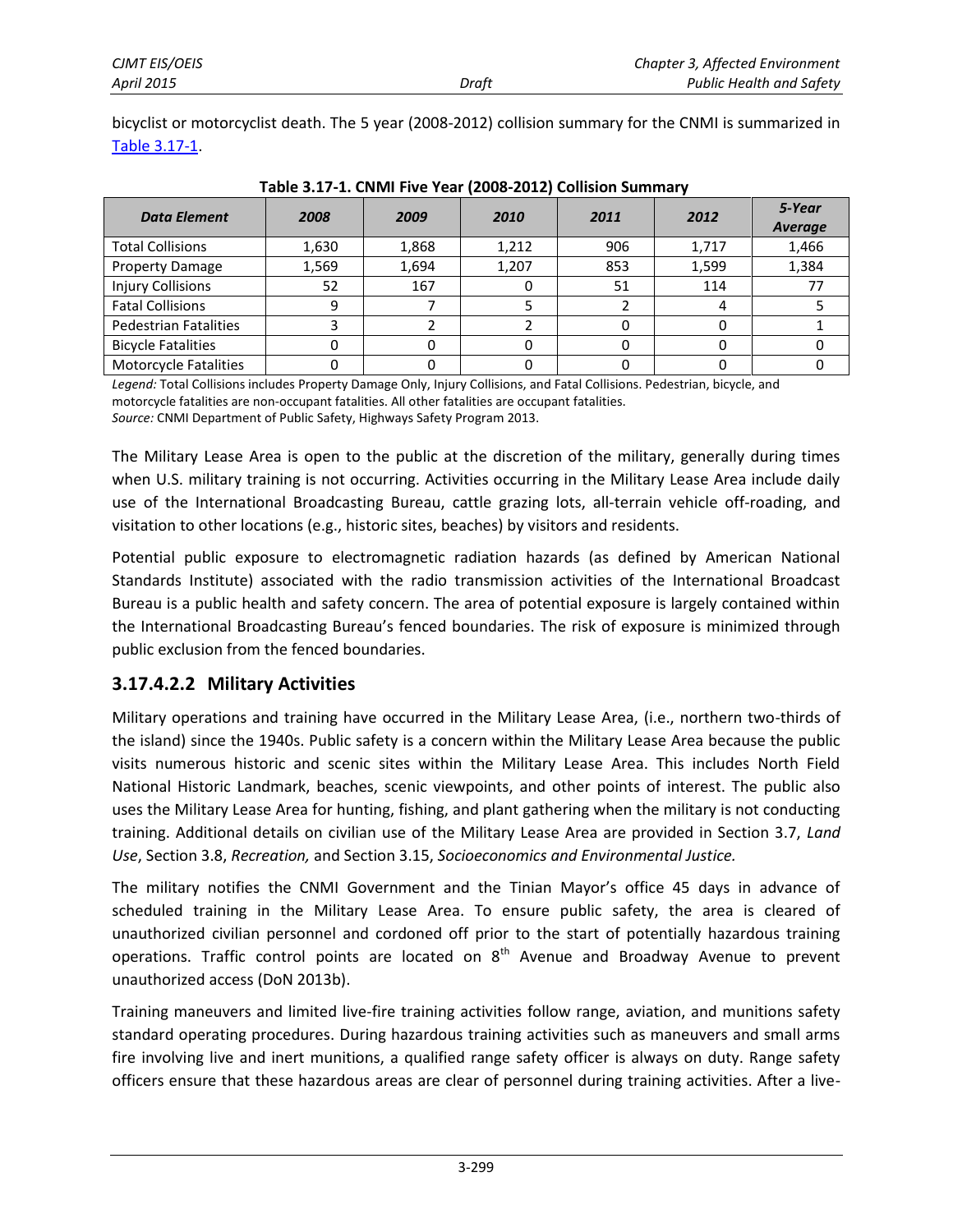fire event, the participating unit ensures that all weapons are safe and that the training area is clear of live rounds.

#### <span id="page-6-0"></span>**3.17.4.2.3 Unexploded Ordnance and Historically Discarded Military Munitions**

Due to the historic use of Tinian during World War II, unexploded and historically discarded military munitions are known to exist within the Military Lease Area and may exist in the Tinian Harbor and other civilian locations. There are confirmed reports of the use of artillery, mortars, and tanks, in addition to naval gunfire and aircraft bombs, along with common infantry weapons in the historical record of the battle fought on the island by advancing U.S. military forces against defending Japanese forces in World War II (i.e., the Battle of Tinian). In response, the U.S. military, the U.S. Environmental Protection Agency, and the CNMI have established ordnance and munitions mitigation and cleanup activities under a variety of programs. These programs are summarized in Appendix R, *Hazardous Materials and Waste Technical Memo*. In addition, the community is routinely advised not to handle or step on any suspicious items, and to report such findings immediately. Unexploded ordnance and historically discarded military munitions have been discovered periodically since the end of World War II. There have been no reported incidents of serious injury or death related to unexploded ordnance and historically discarded military munitions on Tinian in the past 50 years. Clearances for unexploded military munitions have been conducted. Unexploded ordnance and historically discarded military munitions are identified to determine disposal requirements. Normally, an unexploded ordnance and historically discarded military munitions item may be removed offsite for disposal. If unstable, it may need to be blown in place. This determination is made by qualified military explosive ordnance disposal technicians.

Although portions of the island have been developed, unexploded military munitions may still be present. A historical ordnance assessment (DoN 2010b) was completed in 2010 and categorized areas of Tinian based on the probability (low, medium, and high) of such ordnance and munitions being present. The assessment was limited to current U.S. military properties where military construction may occur, which included the Military Lease Area (see Figure 3.16-1, Section 3.16, *Hazardous Materials and Waste*).

Medium and high probabilities of unexploded ordnance and the presence of historically discarded military munitions are the general risk assessment categories assigned to the Military Lease Area on Tinian (DoN 2010b). Light ordnance (e.g., hand grenades, projected grenades, and light mortars) likely comprise a large majority of unexploded ordnance that could be found within 4 feet (1.2 meters) of the ground surface. Heavier munitions (e.g., artillery projectiles, naval projectiles, and aerial bombs) can likely be found at greater depths since their force of impact tends to bury them deeper below the ground surface if they fail to detonate. In addition, there is a possibility of encountering historically discarded military munitions from either individual losses of ammunition or abandoned munitions. The northern portion of the Military Lease Area is considered a high-probability area due to the intensive pre-invasion bombardment and the intensive combat associated with the amphibious training that occurred during World War II. The southern portion of the area is assessed as medium probability because movement through this area was relatively rapid after the capture of Mount Lasso (DoN 2010b). Section 3.16, *Hazardous Materials and Waste* (Table 3.16.1) provides a description and location of known sites containing either unexploded ordnance and/or historically discarded military munitions.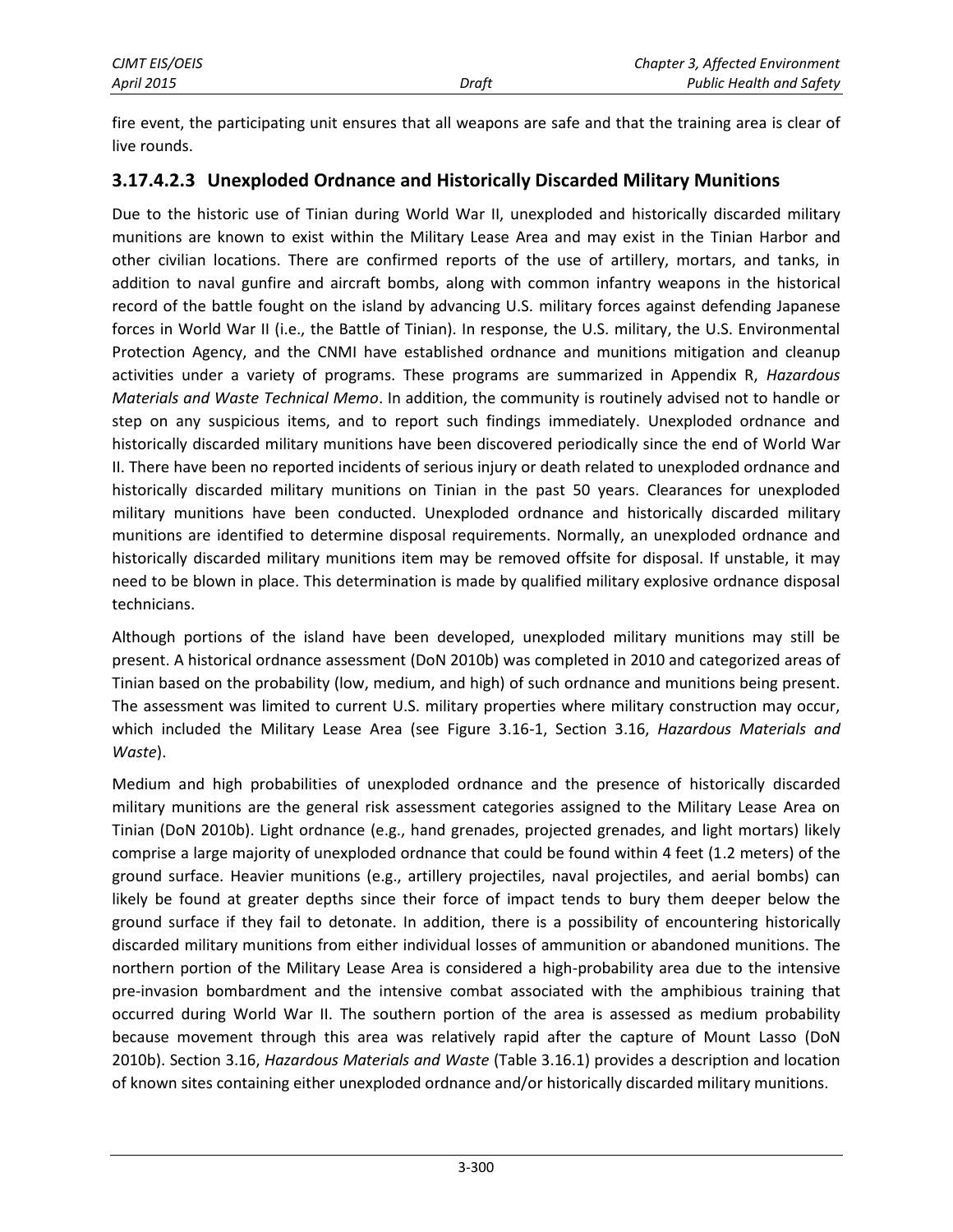| CJMT EIS/OEIS |       | Chapter 3, Affected Environment |
|---------------|-------|---------------------------------|
| April 2015    | Draft | <b>Public Health and Safety</b> |

A portion of the Battle of Tinian site was used as a military training range (Tinian Mortar Range) from 1945 to 1994. The former training range is located along the road north of Unai Chiget and south of Blow Hole, which is fenced off and marked as containing unexploded ordnance.

The Historical Ordnance Assessment (DoN 2010b) did not take into account that the majority of the Military Lease Area was bulldozed during World War II to develop airfields and supporting infrastructure. Despite prior development activities on the island, there is no record of unexploded ordnance surface or subsurface clearance having been performed. Unexploded ordnance and historically discarded munitions could be present in undeveloped areas and at depths below previous earth disturbing activities.

### **3.17.4.3 Marine Operations**

#### **3.17.4.3.1 Civilian Activities**

The Port of Tinian is used by the public, commercial and supply barges, as well as U.S. Coast Guard vessels. The current port docking facilities consist of a main wharf that is approximately 2,000 feet (610 meters) long with a usable length of 1,600 feet (488 meters). The harbor has no fixed shore-side cranes or lighting. West of the main wharf are two finger piers, both are in complete disrepair and unusable.

As described in Section 3.8, *Recreation* and Section 3.15 *Socioeconomics and Environmental Justice*, waters to the northwest of Tinian are used for fishing by the Saipan commercial fishing fleet. The water is notably calmer on the western side of Tinian, which makes it more attractive for fishing than the eastern side. Additionally, shorelines are used for recreational fishing, primarily located south of Dump Coke South and north of the Two Coral (Turtle Cove) diving sites on the west side of Tinian.

#### **3.17.4.3.2 Military Activities**

North of the main wharf and adjacent to the current public dock and ramps is an old concrete boat ramp that has been used by military Amphibious Assault Vehicles. This ramp has an adjacent grassy staging area suitable for storing vehicles brought ashore, or for staging, cleaning, and reloading (U.S. Commander Pacific Fleet 1999). There are no recurrent military operations within waters surrounding Tinian. There is currently no marine danger zones associated with Tinian.

#### **3.17.4.3.3 Marine Vessel Accidents**

The Lloyd's Maritime Information Service Casualty Register collects data on and reports vessel casualties. Vessel casualties consist of accidental groundings and shipwrecks. In 1997 the South Pacific Regional Environment Programme published a research paper which included a list of all casualties in the South Pacific between 1976 and 1996. During this 20-year period there were seven documented wrecks or groundings in the vicinity of the Northern Marianas. Four of the seven documented events involved heavy weather of typhoons. Only one vessel casualty was recorded in the waters surrounding Tinian. In August 1986, a refrigerated cargo ship carrying frozen fish stranded while entering the Tinian Harbor. The hold and engine room of the ship flooded (Preston et al. 1997). Based on a review of National Transportation Safety Board, Marine Accident Reports issued since 1996, there have been no accidents reported in the waters surrounding Tinian, during the past 18 years (National Transportation Safety Board 2014).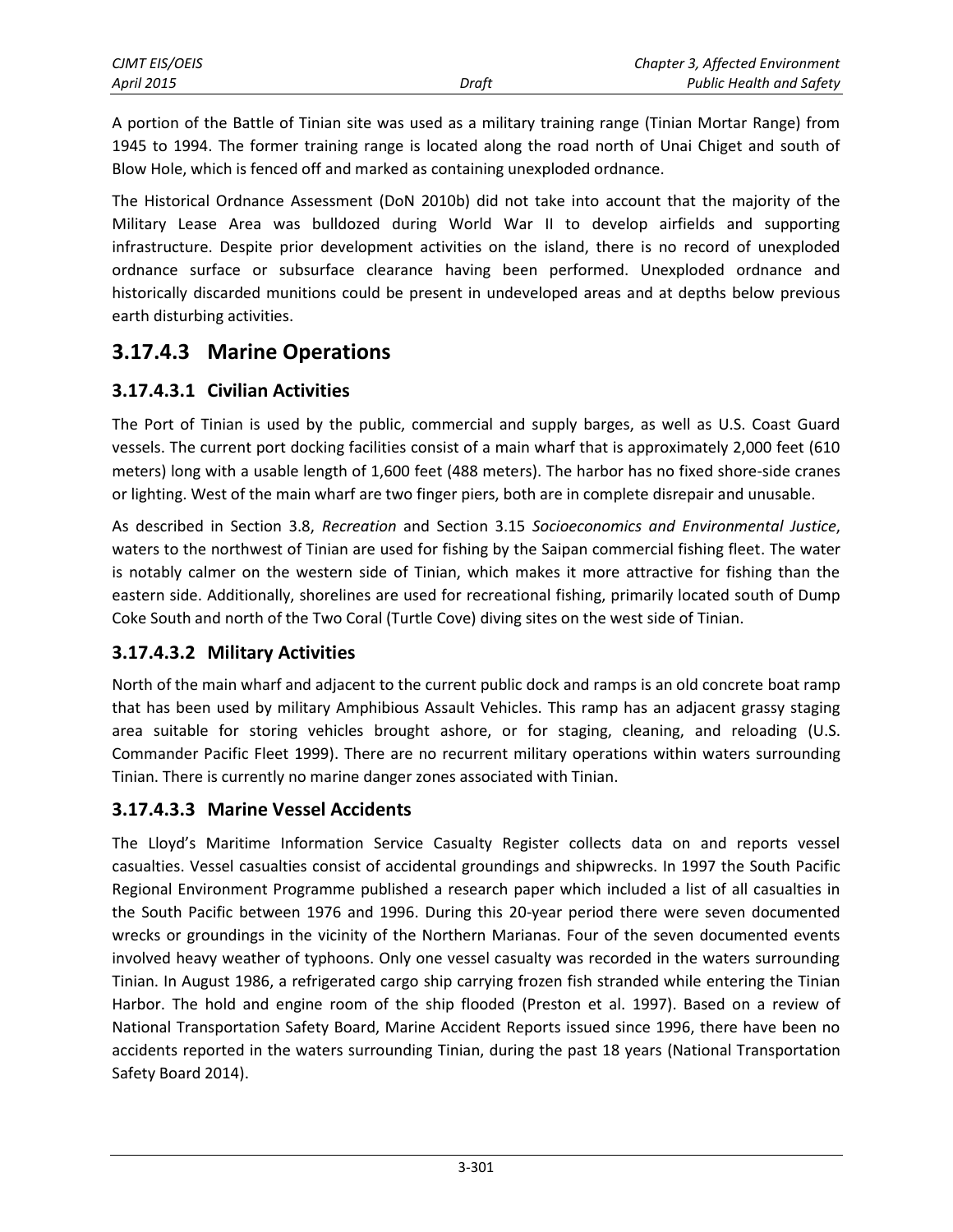# **3.17.5 Pagan**

# **3.17.5.1 Aircraft Operations**

The population of Pagan was evacuated to Saipan in May 1981 due to the eruption of Mount Pagan and has not been formally re-inhabited since. The active volcano located on Northern Pagan is monitored by the U.S. Geological Survey via satellite. Procedures and support during natural disasters and area advisories to inform travelers of safety risks is provided by the CNMI Homeland Security and Emergency Management Office. Temporary visitors to Pagan on approved visits generally travel by private or chartered boats or aircraft (i.e., helicopters) and are required to have the ability to contact the CNMI Homeland Security and Emergency Management Office.

#### **3.17.5.1.1 Civilian Activities**

As described in Section 3.6, *Airspace* and Section 3.13, *Transportation*, Pagan airfield is an unattended/uncontrolled World War II-era, grass field, truncated at one end by a 30-foot-thick lava flow. It has no airport control tower, communications or other airport facilities. There are no scheduled flights. These conditions limit the type of aircraft that can land there, generally small aircraft and helicopters. It is used as an evacuation airfield for medical emergencies in the Northern Islands, coordinated via satellite phone. There are no recorded wildlife strike events at or near the Pagan airfield and no published Runway Protection Zones.

#### <span id="page-8-0"></span>**3.17.5.1.2 Military Activities**

Limited military training has occurred in recent years on Pagan as part of the Forager Fury and Forager Fury II training exercises. The training consisted of 1-day combat search and rescue training missions in the northern section of Pagan. A rotary-wing aircraft (MV-22 Osprey) was utilized to extract personnel from a simulated downed aircraft. No live-fire training has occurred as part of these activities. There is currently no Special Use Airspace for Pagan.

# **3.17.5.2 Ground Operations**

#### **3.17.5.2.1 Civilian Activities**

There is no resident population on Pagan but people visit Pagan for recreation and resource gathering. Visitors have been observed using temporary encampments to over-night on the island. Abandoned livestock have become feral and roam the entire island. The Department of Public Safety maintains no personnel or facilities on Pagan. There is no information available to suggest that accidents and safety are a current issue.

### **3.17.5.2.2 Military Activities**

No military ranges exist on Pagan, with military operations confined to recent, 1-day, non-live-fire, aviation events described in [Section 3.17.5.1.2,](#page-8-0) *Military Activities*.

#### **3.17.5.2.3 Unexploded Ordnance and Historically Discarded Military Munitions**

As describe in Section 3.16, *Hazardous Materials and Wastes,* Pagan was a Japanese Imperial Army stronghold that was continuously bombed from June 1944 through September 1945. There is the